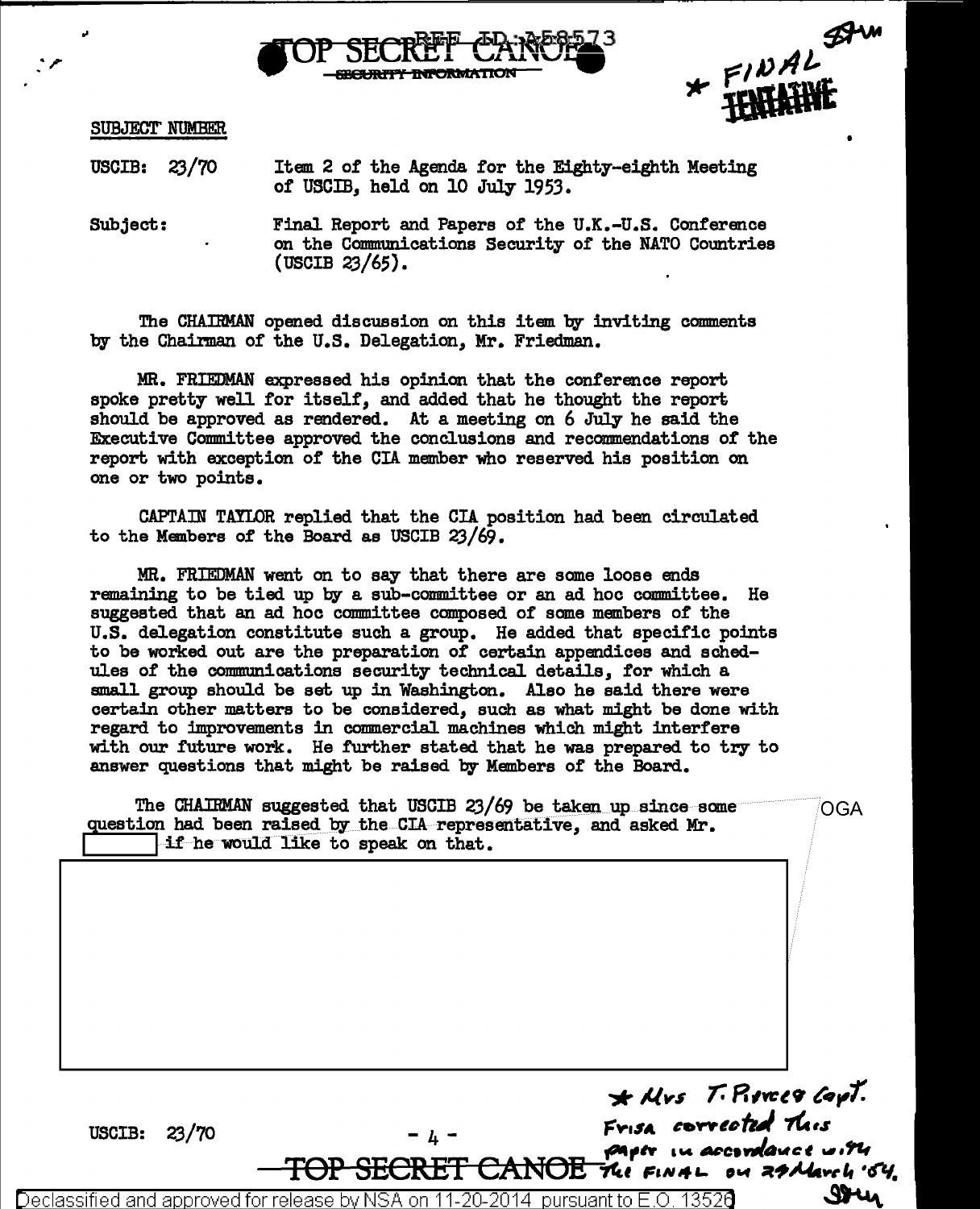

## .... , ,.,, *aa.nr* **"'" nt0r111..S**

The CHAIRMAN said he thought there was some strength in the CIA position and that until negotiations have been concluded with the French it will be difficult to tell just what the best procedure would be. He inquired if it would be agreeable to approve the report and to have another look at the question of the best method of proceeding with the other NATO powers, after we conclude with the French. He asked Mr. Friedman if he had any comment on that point.

 $MR.$  FRIEDMAN said he thought the important thing to do is to start and see how the French react, and if the French react favorably we could then consider the other countries one by one.

The CHAIRMAN said that CIA would not be estopped by this action from raising the question of other possible means of procedure.

agreed.

MR. KEAY said he thought that was inherent in the report and he believed that the approach to the French was on the basis of further NATO approaches.

with the statement that they were very muc ....\_\_ \_\_\_\_\_\_\_\_ \_\_\_,,\_... concerned about the insecurity of the communications of certain NATO countries.

The CHAIRMAN said he thought the report is approved unless there was any other comment.

CAPTAIN ROEDER said that the Navy approved the report. He added that they felt that since five years have elapsed since the/problem was first presented that it might be desirable to agree at/this time to vote a deadline on when the problem would be re-examined rather than let it go on for another few years. He suggested the time limit of one year if that was agreeable and added that the problem could then be re-examined to see what progress has been made.

The CHAIRMAN inquired of Captain Taylor if there was any objection to Captain Roeder 1s proposal.

EO 3.3(h)(2) USCIB:  $23/70$  - 5 - PL 86-36/50 USC 3605 OGA

**TOP SECRET CANDE**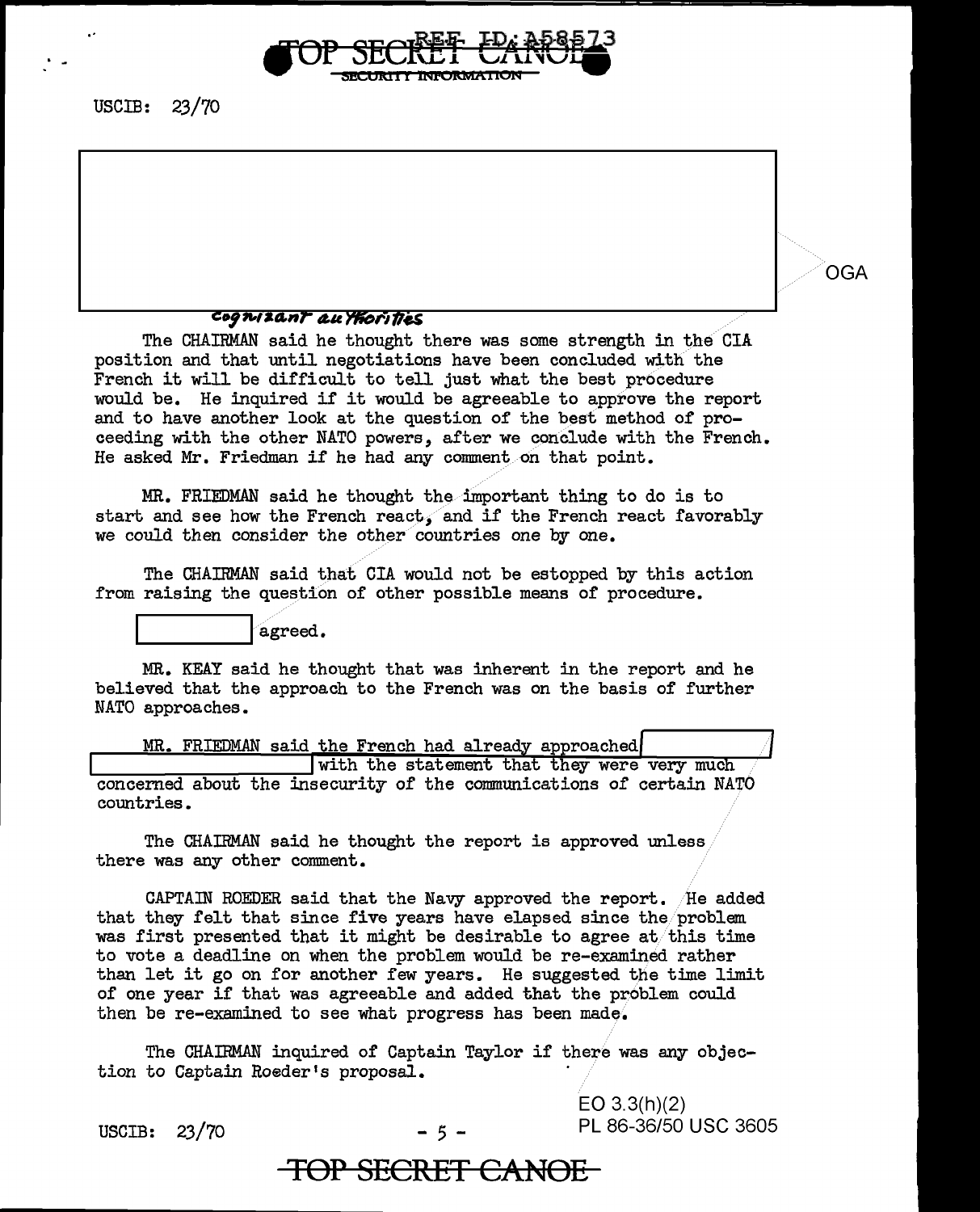

. . -

CAPTAm TAYLOR replied in the negative.

The CHAIRMAN then stated the proposal was approved.

The CHAIRMAN stated that the first matter for implementation was the appointment of the cognizant U.S. authority. He asked for suggestions.

MR. FRIEDMAN stated that in the deliberations of the conference, the conferees had originally definitely suggested that the Department of State and the Foreign Office be made cognizant authorities for making an approach to the French. He added that the specific reference was taken out at the suggestion of the CIA delegate who thought it was presumptuous of the conference to try to tell LSIB and USCIB whom to appoint.

suggested the Department of State.

OGA

MR. ARMSTRONG said that the State Department was perfectly willing to undertake it on the part of USCIB. He added that he assumed that LSIB would appoint the Foreign Office. He added that he understood this to be the case and that the actual person to be approach in the loreign- $\Omega$ ffice had been agreed in the early stages. **l"C1u11\** *lfl,.itis./J.y* **o F** */:.r.a1.jlll.* **,A4./J4,",-5 A** 

MR. FRIEDMAN agreed and added that it was Mr. Parodi.

The CHAIRMAN inquired if there were any other nominations and added that the job requires a high degree of diplomacy and skill. He said he would look to the State Department for that diplomacy. He added that he hoped Mr. Armstrong would take a personal interest in the matter.

MR. ARMSTRONG said he would indeed. He said he would see that the Ambassador, upon whom we would have to rely very heavily, would be fully briefed on the matter as to how and when, etc.

The CHAIRMAN inquired if the matter would be handled in Paris or London.

MR. ARMSTRONG replied that Paris would be best because it would prevent the French from having to communicate and it could be done with less attention drawn to it in Paris than London.

The CHAIRMAN stated that that would mean getting into higher diplomatic circles.

MR. ARMSTRONG said he thought we should start at the top. The first approach, he said, presumably would be to the Minister where would-raise it in the inner-Cabinet level forthwith for approval **'P'iif II 6-l** 

USCIB:  $23/70$ 

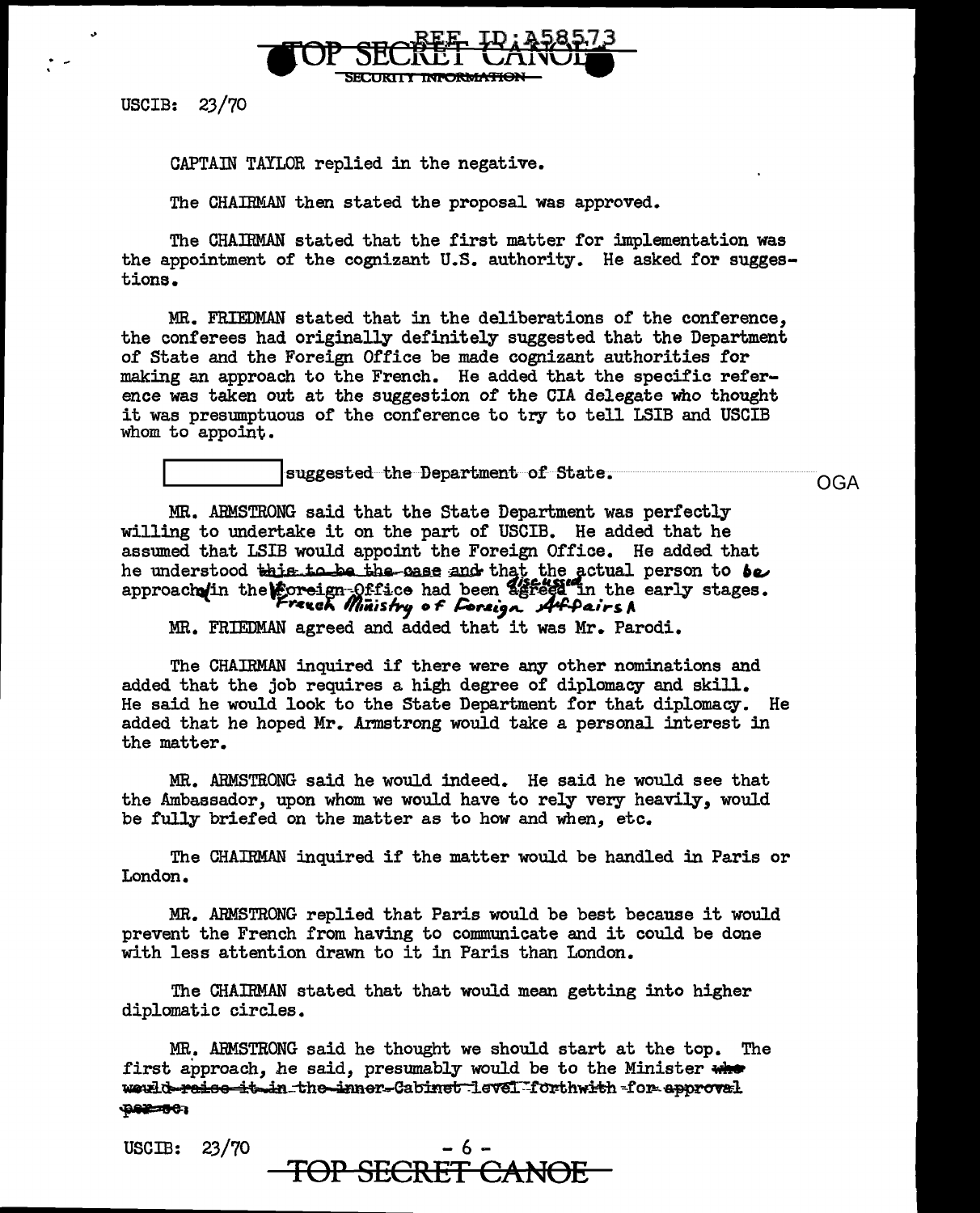

. .

The CHAIRMAN stated that if' there were no other nominations, the designation of the State Department as the Cognizant U.S. Authority is approved. He pointed out to Mr. Friedman that he thought the U.S. element of the Combined Working Group would be the State Department and technicians from NSA.

MR. ARMSTRONG stated that with respect to paragraph 32b, the State Department would have to rely very heavily upon NSA and the others.

The CHAIRMAN noted that paragraph 32e stated that "Agreement on the terms and composition of the Combined-Working Group to be set up in Washington to facilitate coordination of this action" is required.

MR. FRIEDMAN said that was referred to in the last sentence of paragraph  $24.$  He then proceeded to read this sentence, and added that he assumed that the Group would assist the State Department and the U.S. members of this Combined Working Group.

The CHAIRMAN said it could be left up to the Cognizant U.S. Authorities to see that the Combined Working Group is set up.

MR. FRIEDMAN said he thought that many of these details could be worked out by the Executive Committee.

CAPTAIN TAYLOR asked if it was the sense of the Board that the tin<br>Alba<br>Yi initial action on the Combined Working Group will be referred to the Executive Committee by the Cognizant U.S. Authorities.

MR. ARMSTRONG replied that it was his understanding that it ,<br>\rould be.

**E.The CHAIRMAN stated that the above action was approved.** 

The CHAIRMAN suggested that the Executive Secretary advise the British of the action taken at this meeting.

CAPTAIN TAYLOR said he would prepare a suitable document.

DECISION: (10 July 1953) USCIB approved the final report and papers of the US/UK conference on Allied (NATO) communications security as a basis for negotiations with the U.K. and agreed that U.K. authorities would be so notified.

It was agreed, further, that:

(1) The Department of State would be the "Cognizant U.S. Authority".

 $USCIB: 23/70$